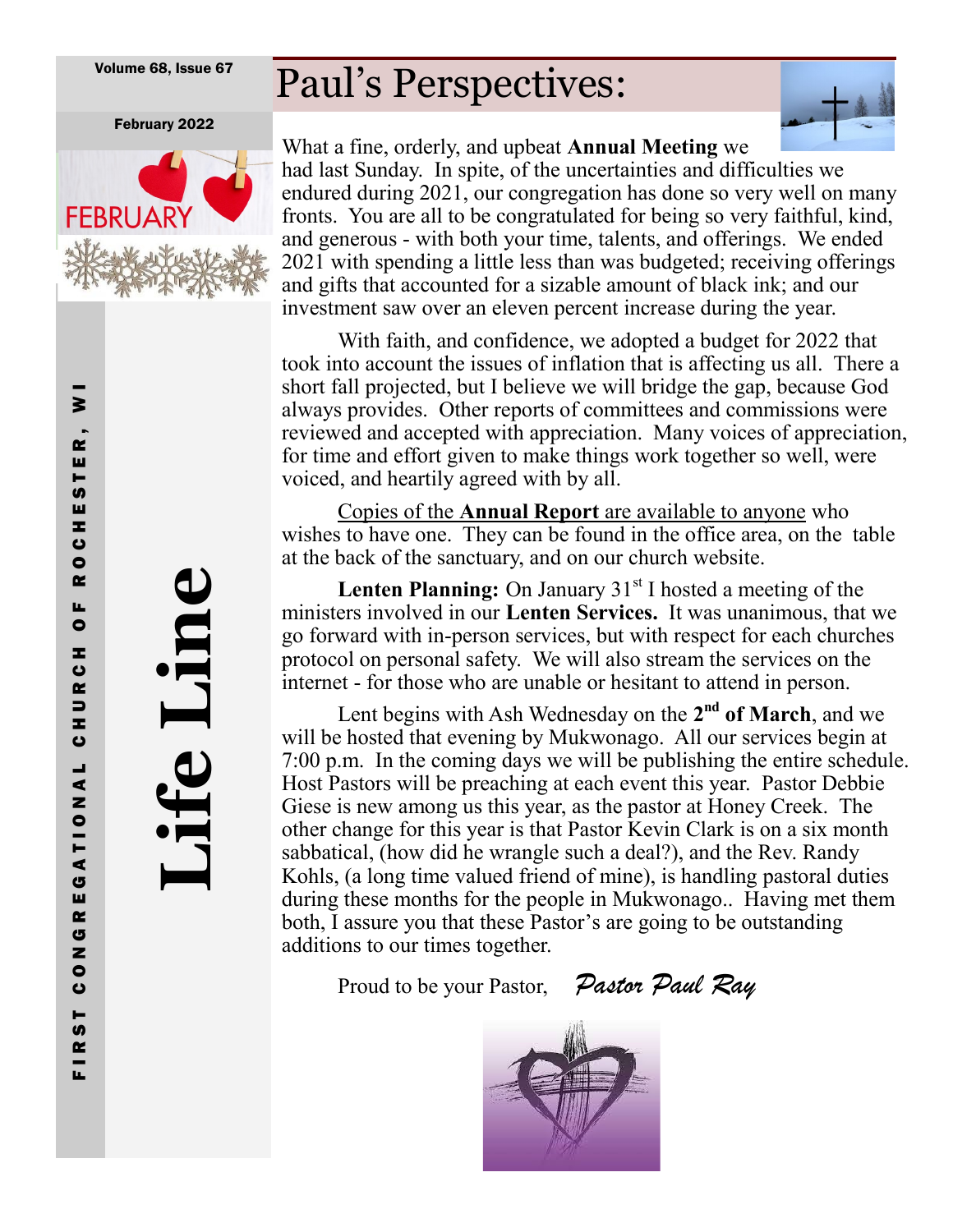### **February 2022**

 **Worship Hour continues to be broadcast live on the church's Facebook page and a recording of the latest service will continue to be posted weekly to the church's website [www.fccrochesterwis.org.](http://www.fccrochesterwis.org)** 

**Bible Study -** *Evening Bible study meets on the 1st, 2nd, and 4th Monday at 7:00 pm. We are studying the book of Revelation.* 

**Sunday, February 6 - 10:15 am Worship Hour. Special Music by Harry Tufford.**

**Sunday, February 13 - 10:15 am Worship Hour. Special Music by Daniel Mitchell. Sunday School meets after Children's Time.**

**Monday, February 14th -** *HAPPY VALENTINE'S DAY!* 

**Sunday, February 20 -10:15 am Worship Hour. Special Music by Lora Gensler and Rose Seeger.** 

**Monday, February 21 - 7:00 pm Church Council Meeting.**

**Sunday, February 27 - 10:15 am Worship Hour. Special Music by Jubilee. Sunday School meets after Children's time.**

**LENT BEGINS On Wednesday, March 2 - ASH WEDNESDAY**

**The Service will be at 1st Congregational Church of Mukwonago at 7:00 pm. We will also be streaming the services online.**

Lectionary Readings

*2/1 Isaiah 6: 1-8; Psalm 138; 1 Corinthians 15:1-11; Luke 5:1-11*

*2/13 Jeremiah 17:5-10; Psalm 1; 1 Corinthians 15: 12-20; Luke 6:17-26*

*2/20 Genesis 45: 3-11, 15; Psalm 37:1-11, 39-40; 1 Corinthians 15: 25-38, 42-50; Luke 6:27-38*

*2/27 Exodus 34:29-35; Psalm 99; 2 Corinthians 3:12, 4:2; Luke 9:28-36*

"AND NOW THESE THREE REMAIN: FAITH HOPE AND LOVE. BUT THE GREATEST OF THESE IS LOVE" 1 Corinthians 13:13

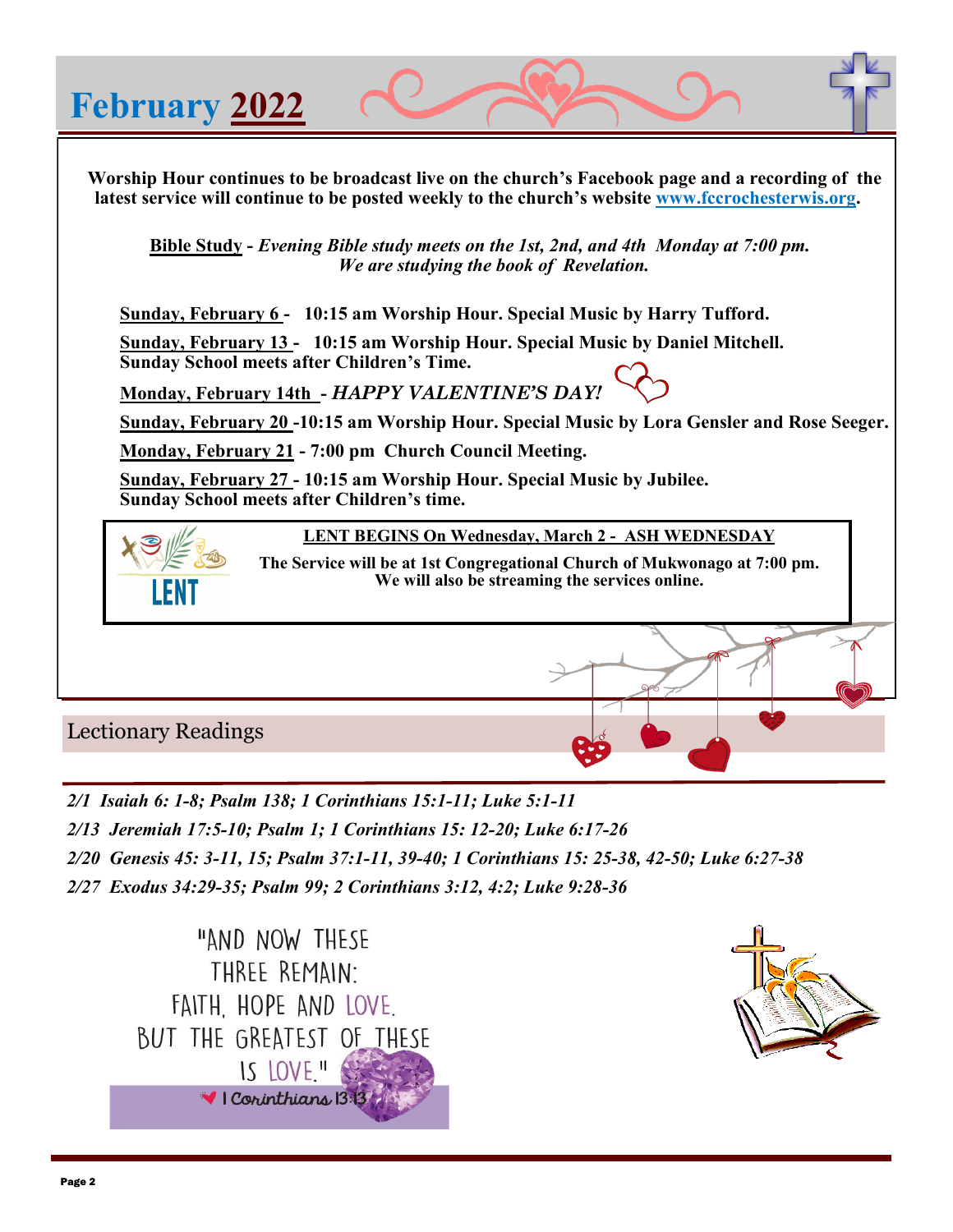### **Prayers and Concerns**

| COVID19 Responders and<br>Caregivers                     | Julie Gren                                  | Reid Shamus<br>Jack and Jeanie Smith<br>year old Clinton                                                        |  |  |
|----------------------------------------------------------|---------------------------------------------|-----------------------------------------------------------------------------------------------------------------|--|--|
| Victims of Terrorism                                     | Oscar Jacobs                                |                                                                                                                 |  |  |
|                                                          | Tom and Lynn Koeper                         |                                                                                                                 |  |  |
| Victims and volunteers of<br>natural disasters worldwide | Ed Manwing                                  | Barbara                                                                                                         |  |  |
| Our Nation's Leaders                                     | Oliver, Bill and Joyce<br>Gerard's grandson | Lois                                                                                                            |  |  |
| All military personnel and their<br>families             | Neely McNeal                                | <b>Health Care Facilities:</b>                                                                                  |  |  |
| Casa Bernabe Orphanage                                   | Dan Medkalf                                 | Jean Moyer has moved to a<br>new address:                                                                       |  |  |
| Aga Dahms, recovery                                      | Stephanie Mutz                              | <b>Holton Manor</b><br><b>645 North Church Street</b><br>Elkhorn, WI 53121.<br><b>Phone Number 262-723-5827</b> |  |  |
| Douglas Depatis                                          | Matthew Olson                               |                                                                                                                 |  |  |
| Kristy Novak Enger                                       | Julie Pagan                                 |                                                                                                                 |  |  |
| Rachel Frashingbauer                                     | <b>Torin Philips</b>                        |                                                                                                                 |  |  |
| Jim, Christine Gall's Father                             | Doris Schaefer                              |                                                                                                                 |  |  |

| Julie Gren                                                     | Reid Shamus                                                                                                                                         |  |  |
|----------------------------------------------------------------|-----------------------------------------------------------------------------------------------------------------------------------------------------|--|--|
| Oscar Jacobs                                                   | Jack and Jeanie Smith                                                                                                                               |  |  |
| Tom and Lynn Koeper                                            | year old Clinton                                                                                                                                    |  |  |
| Ed Manwing                                                     | Barbara                                                                                                                                             |  |  |
| Oliver, Bill and Joyce<br>Gerard's grandson                    | Lois                                                                                                                                                |  |  |
| Neely McNeal<br>Dan Medkalf<br>Stephanie Mutz<br>Matthew Olson | <b>Health Care Facilities:</b><br>Jean Moyer has moved to a<br>new address:<br><b>Holton Manor</b><br>645 North Church Street<br>Elkhorn, WI 53121. |  |  |
| Julie Pagan                                                    | <b>Phone Number 262-723-5827</b>                                                                                                                    |  |  |
|                                                                |                                                                                                                                                     |  |  |



#### **COUNCIL MINUTE HIGHTLIGHTS**

#### **Pators Report**

- Want to start choir in February.
- Annual meeting last Sunday in January. (January 30, 2022)

#### **Treasurer's Report**

• For the month of November: deposits (income) were \$3,406 and withdrawals (expenses) \$5,126.

#### **Worship Commission**

- We continue to fill Sundays with special music.
- Jubilee continues to play during the last service of each month.

#### **Fellowship Commission**

- Sunday, January  $30<sup>th</sup>$  there will be a coffee hour during the Annual Meeting.
- Sunday, February  $13<sup>th</sup>$  Potluck after church.

#### **Mission Commission**

- The Christmas shoe boxes we packed at the packing event were shipped to Malawi.
- Love Inc. was served on November  $29<sup>th</sup>$ . We prepared 40 individual meals in the "to go" containers. Love Inc. plans to continue serving meals on Monday's and Wednesday's only, in the current format.
- All tags from the Adopt-a-Family Christmas tree were picked up and gifts brought to the church. Our church adopted 3 families.

#### **Buildings and Grounds**

- Steve Dolphin and Don Ketterhagen discussed coordinating things needed to be done with congregation. Some may be able to do various jobs.
- Contractors have been contacted for bids on painting church and parsonage.
- Sign on highway 36 needs to be refurbished.

#### **Next Council Meeting is Monday, February 21 at 7:00 PM**

VOLUME 68, ISSUE 67